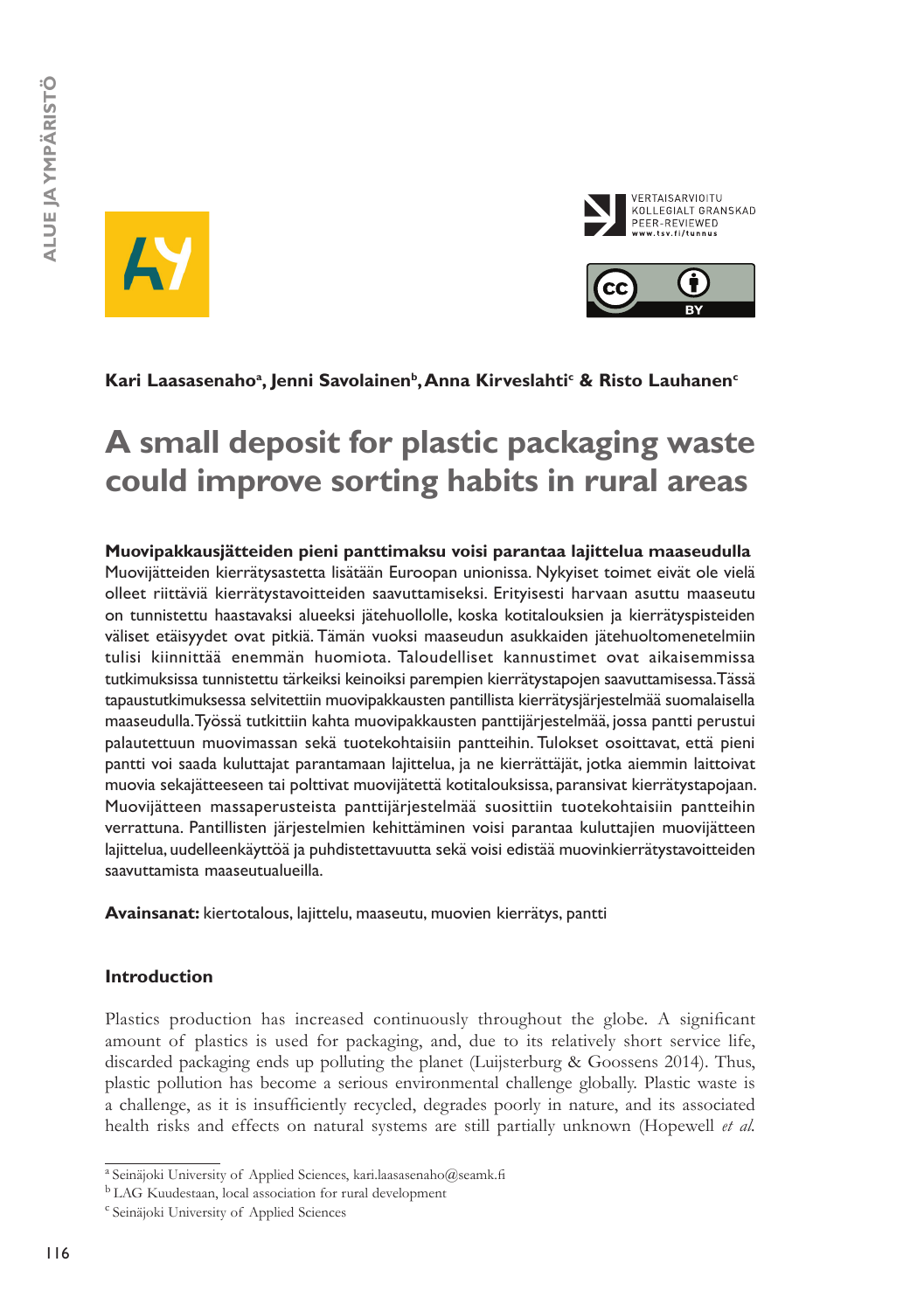2009; Rhodes 2018). The current life cycle of plastics is economically wasteful and poses a serious threat to ecosystems, livelihoods, and communities (Xanthos & Walker 2017).

Finding a substitute material that would meet all the requirements is difficult, which is why the recycling and re-use of plastic waste should be considered a priority (Mwanza & Mbohwa 2016). The reuse of plastic offers energy and resource savings (Al-Salem *et al.* 2009) and reduces oil usage and carbon dioxide emissions (Wollny *et al.* 2002; Hopewell *et al.* 2009). Although the attribute of degradability for plastics is longed for (Simon 2019), recycling seems to be the best and most realistic alternative for dealing with the current plastic waste issue. Several countries have considered solutions to deal with the plastic waste issue. For instance, the European Union (EU) launched a strategy for plastics in 2018. The strategy guides the way plastic products are designed, produced, used, and recycled in the EU (European Commission 2018; European strategy for plastics 2018).

Despite the current desire to improve the recycling of plastics, the recycling rate of plastic packaging appears to be quite low in most of the European countries. In the EU, most plastic waste originates from the private consumption of plastic packaging (Littner & Frerejean 2015). Plastics have a major role, *e.g.*, in the food industry because their material properties enhance food safety (The Institute for European Environmental Policy 2018). According to the PlasticEurope – Association of Plastic Manufacturers (2018), the total recycling rate of plastic packaging in the EU was only 40.8 percent. However, the rate varies between countries. Methods of increasing the recycling of plastic packaging are currently being discussed. Meanwhile, new recycling targets have been set for each member state.

To organize plastic recycling, information about demographic characteristics is needed, as demographic variables, such as gender, age and place of residence, affect pro-environmental behavior (Li *et al.* 2019). In Finland, about 750 000 inhabitants live in rural areas (14 % of the total population), and the average distance between home and a plastic recycling point (Rinki Ltd.) is over 20 kilometers. Using average values of plastic recycling per capita in Europe, this accounts for 25 600 tons of plastic packaging waste per year from the Finnish rural areas (European Court of Auditors 2020). About 91 percent of rural people live at a distance of 3 to 50 kilometers from the collection points (Salmenperä *et al*. 2019). In Finland, the current recycling of plastic packaging is based on the producers' responsibility. Finnish Plastics Recycling Ltd is the authorized extended producer responsibility organization in Finland, and companies with a turnover of more than one million euros are subject to extended responsibility. The producer responsibility legislation obliges companies who pack their products or import packed products (see about Waste Act 646/2011 related producer responsibility in [Environment.fi](http://Environment.fi) [2018]). Finnish Plastic Recycling Ltd. has more than 2 500 contracts with customers to manage the recycling of plastic packages, and it provides 500 bring stations for household packaging, and 30 collection terminals for trade & industry packaging (Finnish Plastic Recycling Ltd. 2022). In Finland, plastic packaging waste is collected from households through various systems, *e.g.*, site-specific collection in urban areas, bring-sites in rural areas, and deposit-refund systems for beverage packaging. The most sparsely populated rural areas are the most challenging environment for sitespecific collection. Therefore, households in these areas may have to continue to use regional collection points (Salmenperä *et al.* 2019). Consequently, to achieve higher recycling rates, more attention should be paid to rural inhabitants' motivation to sort their waste. While it can be argued that long transportation distances may reverse the benefits of plastic waste sorting, local plastic recycling could significantly decrease those distances.

Many factors, such as economic, environmental, and social factors, can influence consumers to sort for recycling (Yau 2010; Khan *et al.* 2019). The factors influencing waste sorting by households the most are the degree of easiness, a suitable distance to waste collection points, and the number of public waste collection points (Kokkonen 2020).

Some scholars have suggested the use of economic incentives to improve sorting motivation (Yau 2010). When the economic driver is used, the consumer starts to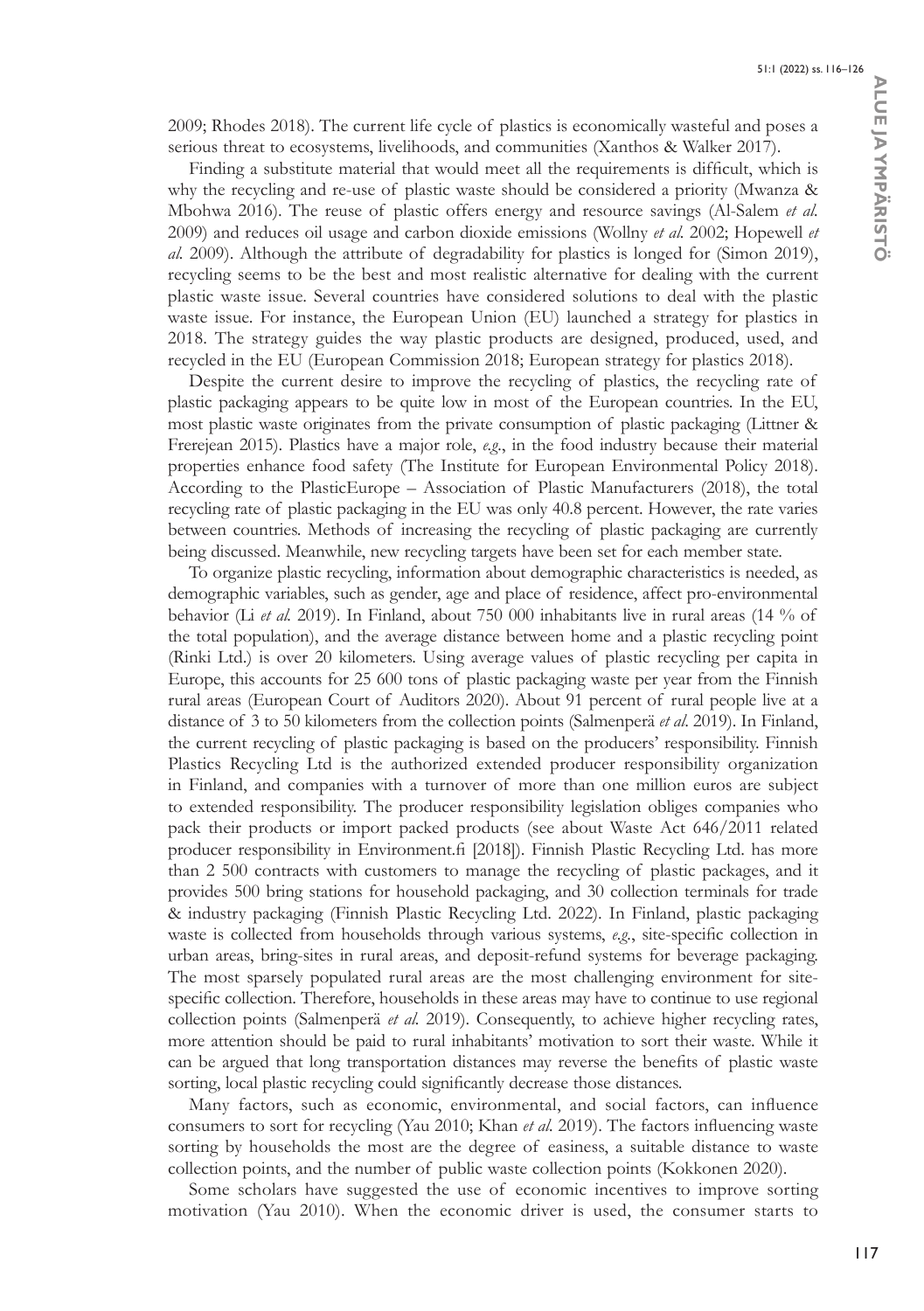see waste as a valuable resource (Mwanza & Mbohwa 2016). In general, the economic incentive could be, *e.g.*, money, groceries, daily goods, or cash coupons, as Yau (2010) has suggested. Recent debates have focused on the plastic recycling technologies of waste management companies, but less on the role of rural consumers. Currently, there are some encouraging examples of the usage of economic incentives in recycling (*e.g.*, Yau 2010; Welfens *et al.* 2016; Palpa 2018). For instance, a deposit-based recycling system for plastic bottles has been in use for several years in some parts of the EU, such as Finland and the other Nordic countries (Hennlock *et al.* 2014; Palpa 2018). The deposit-based recycling system has been efficient, as in Finland the recycling rate has been as high as 90 percent. The deposit is relatively small, usually 10–20 cents per plastic item, but it still significantly increases the recycling rate. The current system has been in use in Finland with plastic bottles since 2008 (Palpa 2018). Ever since, it has become an institutionalized habit of recycling amongst the Finnish consumers. Considering its success, one may wonder why this deposit-based recycling system has not been adopted for other plastic packaging as well. This would most probably impact people's sorting habits, as we have hypothetically assumed in the present study. The deposit-based system might solve further plastic refining issues, such as quality-related questions (personal communication with Marko Mäkinen, Pramia Plastic on Oct 23, 2018, and, *e.g.*, Iacovidou *et al.* 2019; Schneider *et al.* 2021), because it would make it easier to address different plastic types in the source separation phase. Today, packages contain various types of plastics, making sorting and recycling difficult (Civancik-Uslu *et al.* 2019). In fact, the barriers to enhanced plastic waste recycling in the Nordic countries are usually related to the impurities and poor quality of plastic (Milios *et al.* 2018; Eriksen *et al.* 2018). These barriers are suggested to be significantly reduced while using recovery systems with better source-separation and separate collection of hard and soft plastic fractions (Eriksen *et al.* 2018).

There is a limited number of empirical studies on deposit-refund-systems for items other than bottles combined with waste collection solutions for rural people. Consequently, the aim of the present study is to develop and assess the feasibility of the previously mentioned deposit-based system for plastic packaging other than plastic bottles in Finland. Based on consumer interviews and waste sorting habits at the pilot recycling point, we evaluate the motivational aspects of sorting wastes for recycling. This could create potential for developing new business activities around plastic refining.

### **Methods**

### *Study area and inhabitants*

The study area corresponded with a rural municipality called Soini in South Ostrobothnia, Finland ( $62^{\circ}52'25''N$ ,  $024^{\circ}12'20''E$ ). The total area of the region is 574 km<sup>2</sup>, with a population of 2 114 inhabitants, and population density of 3.7 inhabitants per km2 (National Land Survey 2017a; Statistics Finland 2017). Most of the population lives in the municipal center. The economy of the region is based on primary production, such as forestry activities. The population age distribution among the groups of 0–14, 15–64, and over 64 year-old people was 16.2, 55.6, and 28.2 percent, respectively, in 2016 (Statistics Finland 2017). The number of households was 940 (Statistics Finland 2018).

Currently, there is one existing plastic waste collection point in the municipal center, owned by Rinki Ltd. and managed by Millespakka Ltd. waste treatment company. The annual amount of collected plastic waste has been on average 26.34 kilograms (standard deviation 2.32) per inhabitant from 2013 to 2016 (I Kekarainen 2018, personal communication, 24 October). Totally, this amounts to ca. 55 700 kilograms of separately collected plastic waste in the study area a year.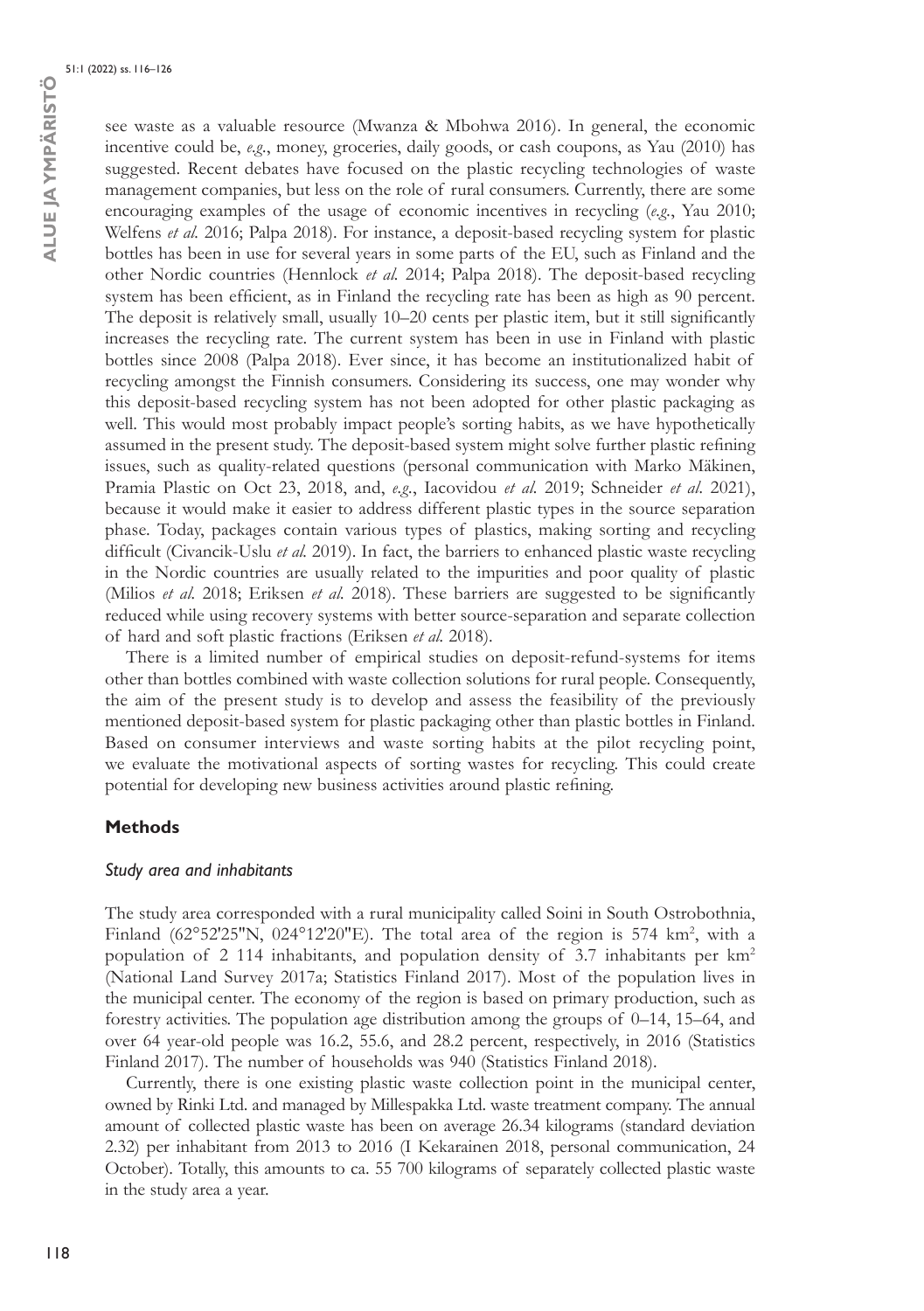# *Plastic waste deposit scenario*

Plastic packaging waste was collected in the study area to test the deposit-based collection system (Figure 1). A separate recycling point was established near the existing collection point, and it was named MuoviSampo (PlasticSampo in English). The Local Association of the Finnish 4H Organization built and organized the recycling point. The collected plastic types were polyethylene terephthalate (PET), polyethylene of high density (PE-HD), polyethylene of low density (PE-LD), polypropylene (PP), and polystyrene (PS) (as classified by Finnish Plastics Recycling Ltd. [2018]). The pilot experiment was established in four campaign events in fall 2018 (October 3–4, October 29–31, November 26–28, 2018), and in winter 2019 (January 7–9, 2019). In total, there were 11 campaign days during the three-month period.

The deposit scenarios were generic a mass-based plastic deposit (1  $\epsilon$  per 1 kg of plastic packaging waste) and a piece-based system, based on the number of returned plastic items (pasta packages [Pirkka], yogurt packages [Valio], and minced meat packages [Pirkka] with 2, 5 and 10 cents per item, respectively). We selected these packages, because they were easy to clean by customers after use, and we had an arrangement with the Pirkka and Valio brands to use these items in the experiment. Consumers could return generic massbased plastic waste and certain deposit-based plastic packaging waste at the same time. It was possible to return packages which had been purchased elsewhere if the consumers were using a mass-based deposit. Piece-based deposit packages were only available in a local grocery store (K-market Kaneli) throughout the pilot, but plastic waste could only be returned to the recycling point during the campaign days. The deposit was a rebate bill, and it could be used as currency in the local grocery store and in a local thrift store (Neliapila) during the experiment. The rebate bill could be reclaimed either by using a paper coupon or a mobile application (downloadable only by a mobile version). The deposit costs were



Figure 1. The chart illustrating the PlasticSampo pilot experiment and system. *Kuva 1. MuoviSampo-pilottia ja -järjestelmää kuvaava kaavio.*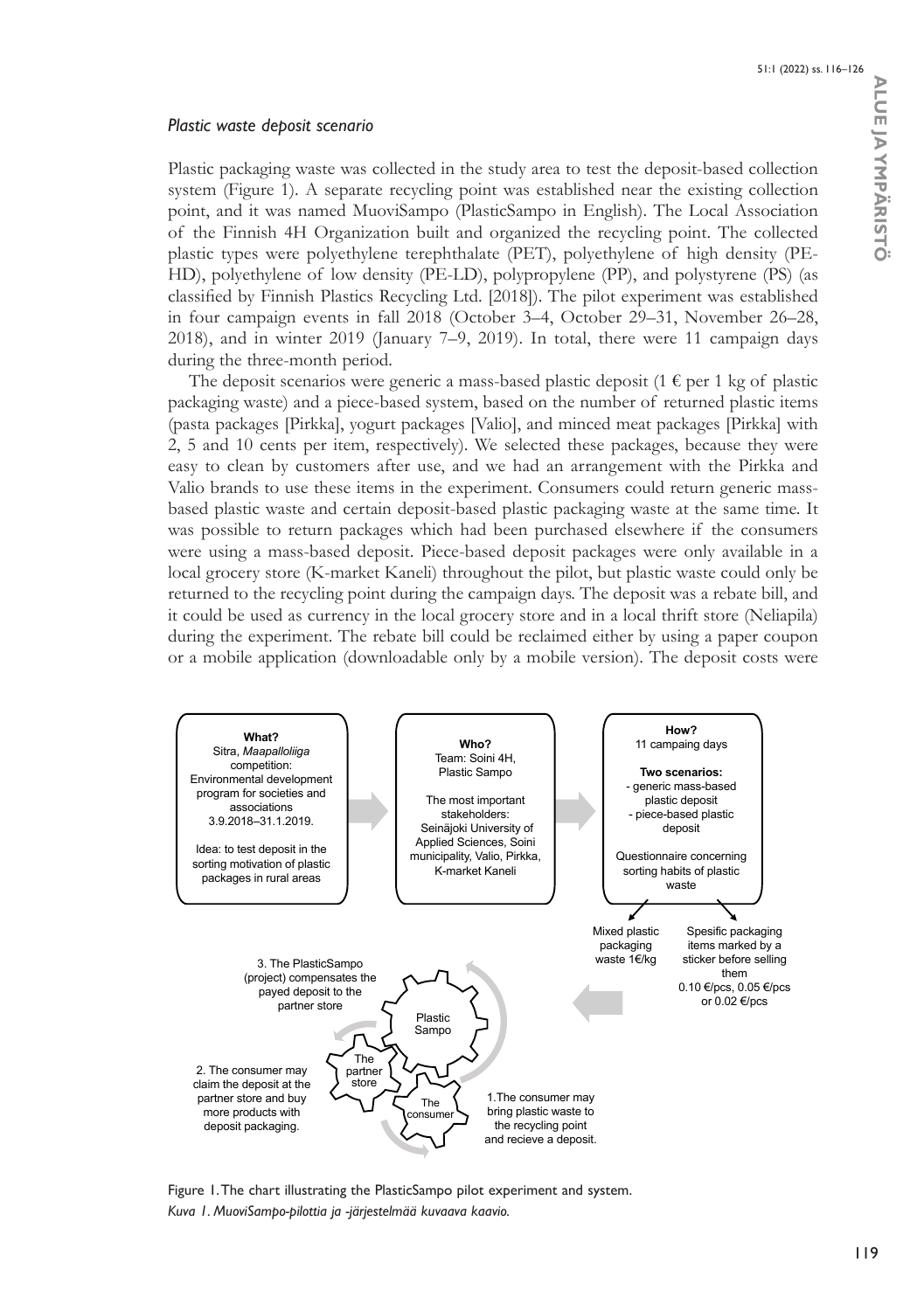covered by the project funds, so there were no additional costs for recyclers to purchase the piece-based deposit.

Social media marketing (such as Facebook, Instagram, and YouTube) and articles in local newspapers were published to increase awareness of the experiment amongst the local inhabitants. Also, elementary school classes were invited to participate in a recycling competition. Information and bulletins on how to use the rebate bill were also provided in the local grocery store.

### *Data collection and analysis*

The data was collected face to face, using a questionnaire (the Webropol software, ver. 2.0) while local people were bringing plastic packaging waste to the collection point during the recycling event. People aged 18 or older, usually the adult of the household, were asked about their consumer habits. The local inhabitants who answered the questionnaire were mostly female (59.5 %), with an average age of 37 years. Descriptive statistics are visible in Table 1.

The mass of the collected plastic waste for each return action in the mass-based deposit system was measured with a scale (accuracy of 10 g). The weight data was collected with the Webropol program (ver. 2.0). The questionnaire included questions about the respondents' previous waste sorting habits and their background, such as sex, age, and distance to the collection point from home. The respondents were also asked if the deposit influenced their decision to buy the food product, and what the right price for the deposit should be.

The statistical analyses, including a Pearson Chi-Square Test and Crosstabs, were computed for the results of the questionnaire using the SPSS statistics software (ver. 25). Freeform answers were collected on 74 subjects' own views on how their sorting behavior had changed during the experiment (data available: Laasasenaho & Lauhanen 2019). These results were analyzed qualitatively. Since there was a limited number of replies, we combined the classes for combustion and disposal to mixed waste in the Chi-Square test.

| <b>Parameter</b>                                                 | N               | Min. | Max. | Mean  | <b>Std. Deviation</b> |
|------------------------------------------------------------------|-----------------|------|------|-------|-----------------------|
| Recycling acts                                                   | 284             |      |      |       |                       |
| Age (a)                                                          | 123             | 6    | 87   | 36.98 | 25.24                 |
| Distance between home and the<br>collection point (km)           | 102             | 0.1  | 45   | 5.56  | 7.20                  |
| Earlier plastic waste managing habit:<br>Combustion              | $\overline{13}$ |      |      |       |                       |
| Earlier plastic waste managing habit:<br>Recycling               | 78              |      |      |       |                       |
| Earlier plastic waste managing habit:<br>Disposal to mixed waste | 33              |      |      |       |                       |

Table 1. Descriptive statistics of the questionnaire. *Taulukko 1. Kyselylomakkeen vastaajia kuvaavat tilastot.*

### **Results**

The deposit-based recycling system for plastic packaging waste was tested to find out how the deposit would motivate people to improve their waste sorting habits in the rural study area in Finland. A total of 283 recycling events were carried out during the experiment. The effects of both deposit scenarios on people's waste sorting habits are presented and discussed separately in the following chapters.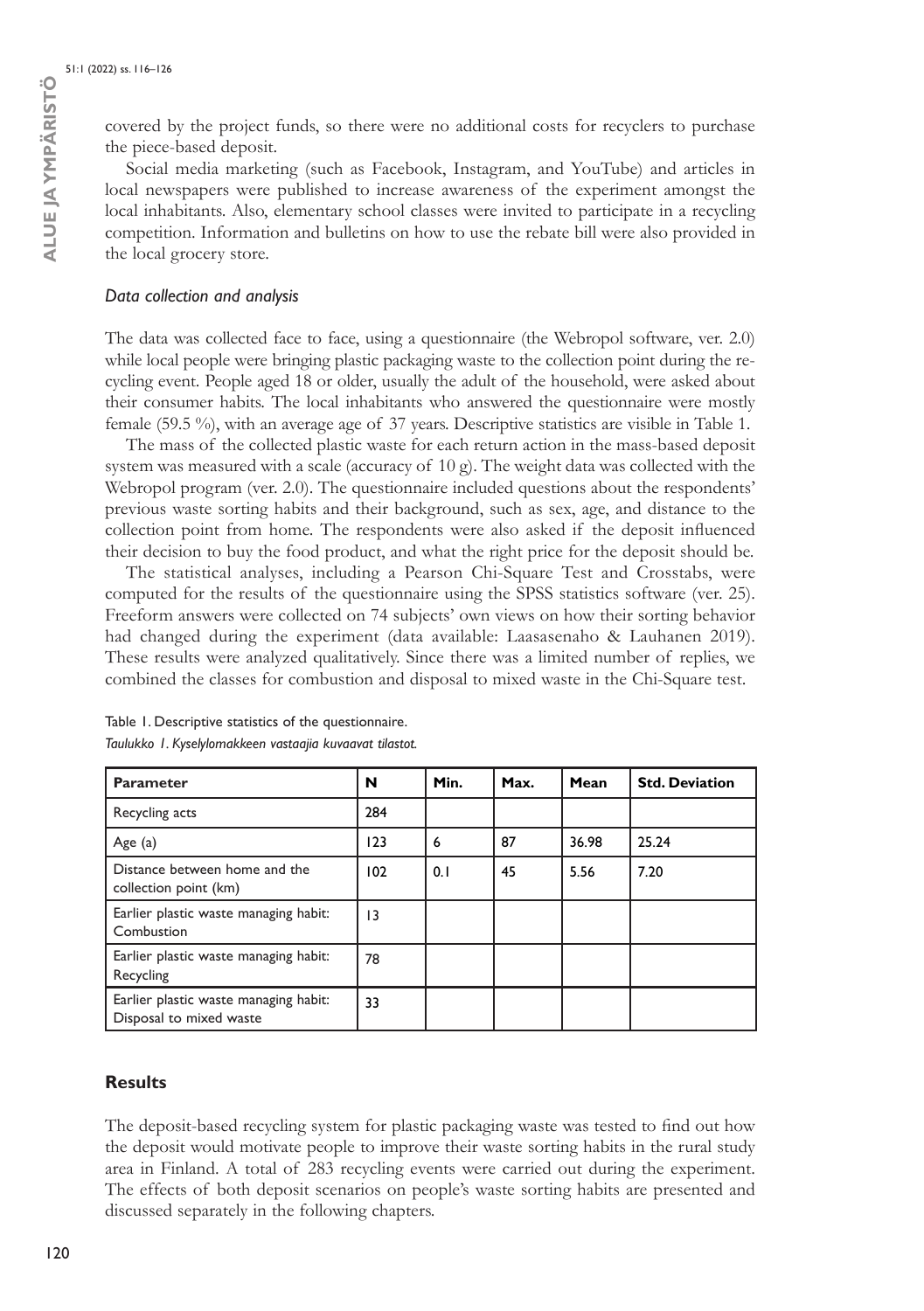# *Generic mass-based deposit scenario*

The generic mass-based deposit scenario  $(1.0 \epsilon / kg)$  was tested during the campaign days to see how the deposit impacted the waste sorting habits of consumers. The generic massbased deposit was the most popular way to recycle plastic waste. The generic mass-based deposit was utilized in 278 of the 283 recycling acts. Almost 850 kilograms of generic mass-based plastic waste was collected during the campaign days. The amount of recycled plastic waste per household increased during the pilot, and it was at highest during the fourth campaign event (respectively 1.6, 2.6, 3.4, and 4.1 kg person<sup>-1</sup> per campaign event). Because the deposit was  $1.0 \in \ell$  kg of plastic waste, the total sum of the distributed deposits was also close to 850 euros.

# *Deposit-based scenario for certain plastic packages*

The deposit-based scenario for certain plastic packages was tested to see how it influences the waste sorting habits of rural inhabitants. The deposit-based products brought to the collection point were calculated and rated.

The returning rate of plastic pasta packages, yoghurt packages and minced meat packages were 3.7, 17.1, and 15.2 percent, respectively. The recycling rates of these packages are presented in Table 2. The total sum of the paid deposits was eventually 24.11 euros.

In the questionnaire, we also asked what the respondents thought was the appropriate amount of a package-specific deposit. The average value-estimate of a suitable deposit was 9.3 cents a plastic package ( $n = 42$ ), which was calculated from the responses of the respondents who mentioned an exact price.

| <b>Parameter</b>                             | Yoghurt<br>package | <b>Minced meat</b><br>package | <b>Pasta</b><br>package |
|----------------------------------------------|--------------------|-------------------------------|-------------------------|
| Deposit ( $\epsilon$ package <sup>-1</sup> ) | 0.05               | 0.1                           | 0.02                    |
| Number of sold packages with the deposit     | 1564               | 703                           | 108                     |
| Returned packages                            | 267                | 107                           |                         |
| Returning rate (%)                           | 17.1               | 15.2                          | 3.7                     |

Table 2. The number and returning rate of plastic packages with a package-specific deposit. *Taulukko 2. Muovipakkausten lukumäärä ja palautusaste tuotekohtaisille panteille.*

# *Crosstabs and Pearson's Chi-Square test*

Contingency tables were computed in the study to compare the respondents' previous waste sorting habits with their opinions on how the economic benefit (deposit) improves people's waste sorting habits. 14 percent of the respondents stated that they at least partially disposed plastic packaging by combustion  $(N= 13/91)$ . Most of the respondents stated that the economic benefit improved their waste sorting habits (Table 3), but it had more significance for men than for women: the gender differences related to the economic incentive on sorting (n=103) (Chi-Square test:  $\chi^2$  = 5.1; df = 2; p = 0.078). In total, 65 and 75 percent of those who had earlier disposed their plastic packaging as mixed waste or incinerated it said that the economic benefit could improve their waste sorting habits. A clear majority said that an economic incentive would drive them to improve their sorting (Chi-Square test  $\chi^2$  = 16.29, p = 0.00029). Otherwise, the population size was too small for statistical significance ( $p \le 0.05$ ) in Crosstabs with the Chi-Square test (Table 3).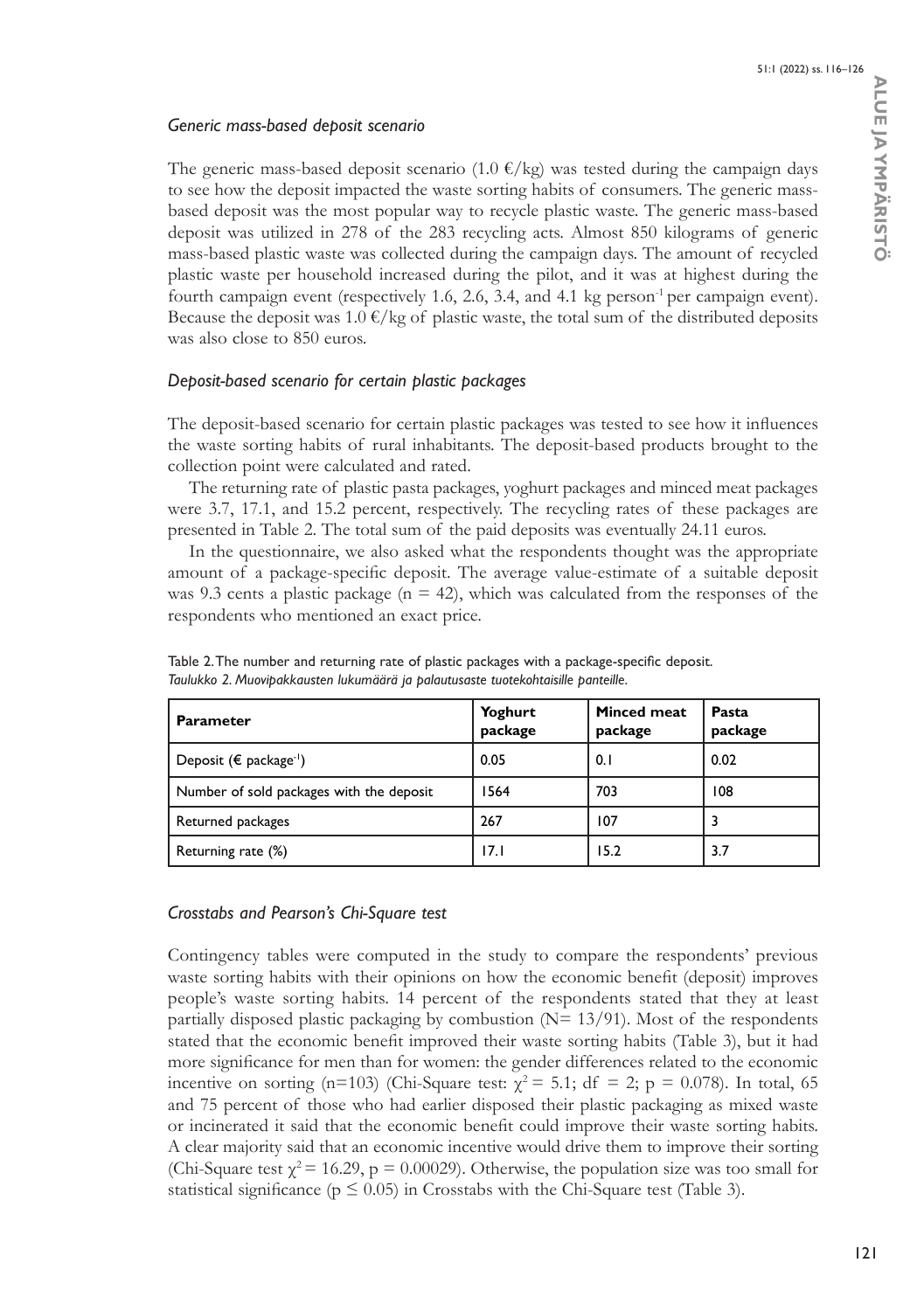Table 3. Previous waste sorting habits and the economic incentive to recycling (n = 85) in crosstab. Chi-Square test: 3.06; df = 2;  $p = 0.217$ .

|  | Taulukko 3. Aiemmat lajittelutavat ja kokemus taloudellisen kannustimen käytöstä kierrätyksessä (n = 85) ristiin- |  |  |  |  |
|--|-------------------------------------------------------------------------------------------------------------------|--|--|--|--|
|  | taulukoituna. Khiin neliö -testi: 3,06; vapausasteet = 2; p-arvo = 0,2 l 7.                                       |  |  |  |  |

| <b>Previous waste</b>                    | Does the economic benefit improve your recycling manners? |              |    |       |  |
|------------------------------------------|-----------------------------------------------------------|--------------|----|-------|--|
| sorting habit                            | Yes                                                       | <b>Maybe</b> | No | Total |  |
| Recycling                                | 29                                                        | ۱9           | 13 | 6 I   |  |
| Combustion or disposal<br>in mixed waste | 16                                                        | 6            |    | 24    |  |
| Total                                    | 45                                                        | 25           | 15 | 85    |  |

#### *People's opinions about the experiment*

Opinions about how the respondents' own waste sorting behavior had otherwise changed during this experiment were received from 73 respondents. A total of 49 (67 %) of the respondents stated that the experiment had positively influenced their waste sorting habits (free word in the questionnaire). Twelve said that the campaign had been increasing their plastic sorting. 15 respondents highlighted that the experiment had raised their knowledge of consumption and environmental issues in general, and 16 said that the campaign had improved their sorting habits overall, also regarding other types of waste.

However, 33 percent of the respondents stated that the experiment had not influenced their waste sorting habits. Eight said clearly that they were already good recyclers, so the experiment did not have any effects on their sorting practices. However, the reasons for the respondents to change their previous sorting habits were not clearly indicated.

### **Discussion**

In this study, a deposit-based system was adopted and tested for recycling plastic packaging in the rural case area. The aim was to find new ways to promote the sorting motivation of rural inhabitants. It was possible to return plastic packaging based on a mass-based deposit  $(1.0 \text{ } \epsilon/\text{kg})$  or a piece-based deposit (from 2 to 10 cents per item). The results imply that the small compensation encouraged consumers to sort better. A clear majority said that an economic incentive would drive them to improve their sorting. As a suggestive result, the respondents who had previously disposed plastic with mixed waste (to be taken to incineration plants) or combusted plastic waste in domestic fireplaces improved their waste sorting habits during this study. Despite the high returning rate of deposit-based plastic bottles in Finland (over 90 %), the returning rate of the piece-based deposit was relatively low in this study. It is possible that the deposit went unnoticed by some of the customers. Due to the limited duration of the study, some customers may not have had enough time to return the package after the purchase. Moreover, it is easier for the customer to return all the plastic simultaneously and unseparated, which may lead to discarding some items with specific deposits. A product-specific deposit may not drive further separation if there is an optional way to gain the deposit with a mass-based deposit system. However, the average value-estimate of a suitable deposit was close to the current minimum deposit of 0.1 €/item for plastic bottles in Finland (Palpa 2018).

We think that the encouraging results from our experiment merit further discussion. According to Lacovidou *et al.* (2019), the low quality of waste resources prevents their circulation. When the results of the present study are compared to the circulation of Finnish deposit-based plastic bottles, a few issues can be addressed: Finnish deposit-based plastic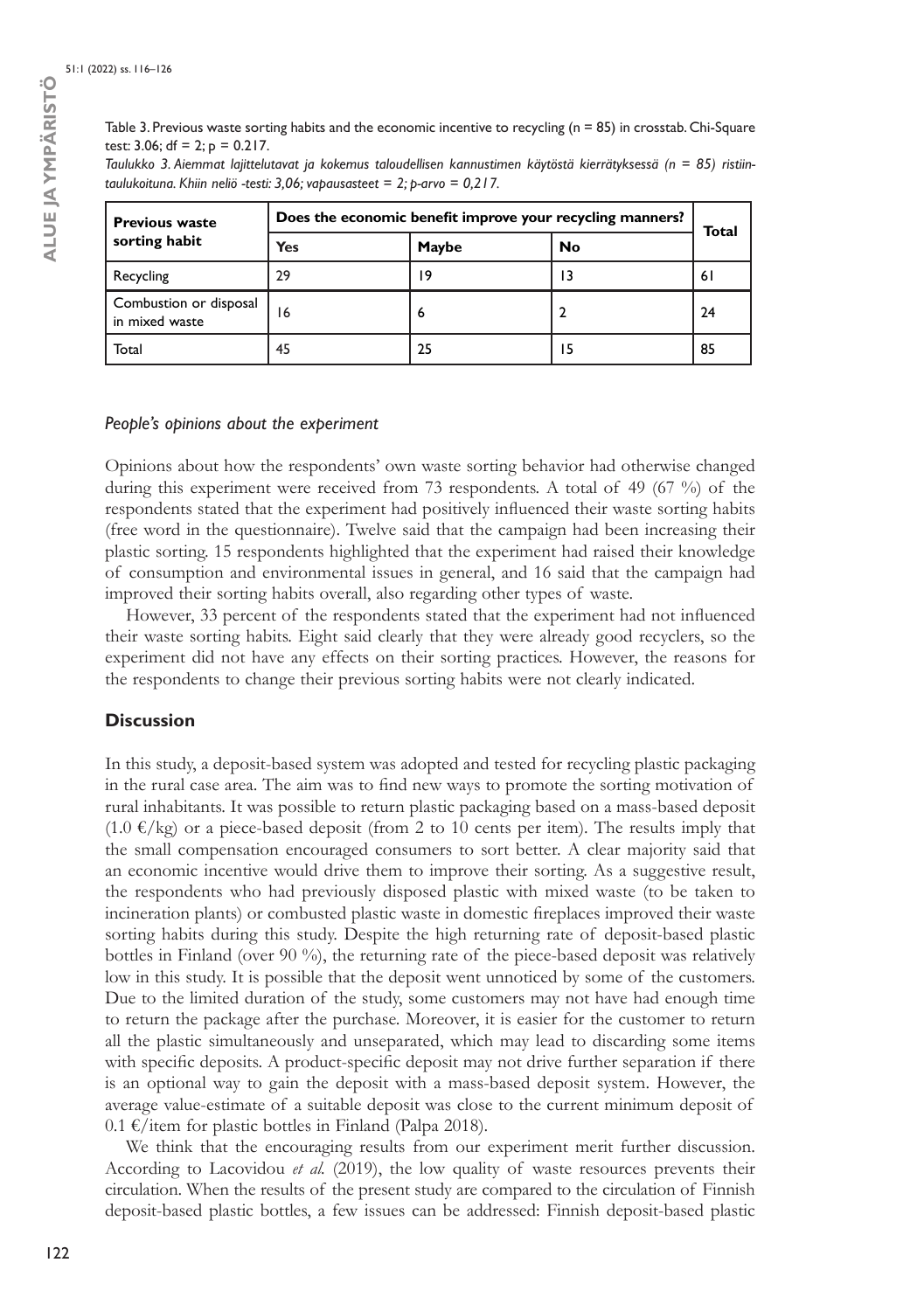bottles are a good example of a well-designed life cycle, as recyclability has already been explicitly designed during manufacturing. In the present study, various plastic packaging types were collected (with different recyclability characteristics), which can make sorting complex for consumers in practice. This experiment suggests that the deposit-based kind of life-cycle planning could be applied to general plastic packaging to support recycling options.

Based on the results, the advantages of the deposit system can be indicated. The deposit system could, for example, contribute to preventing the incineration of plastic waste in rural areas. This could reduce greenhouse gas and other emissions from plastic incineration and improve the plastic recycling rate. However, the introduction of the deposit system may be challenging in urban areas due to a better property-specific collection network. For example, in Finland, in accordance with waste management regulations, plastic packaging collection became mandatory in all residential buildings of at least five apartments in 2021 (Finlex 2021). Thus, the major challenge for the development of the recycling of the deposit system may be the conditions created by the general sorting obligations and the legislation itself. Because there are no regional targets for plastics recycling, it should be reconsidered whether new recycling models would need to be developed based on demographics. Consequently, we suggest that there is a need for regional recycling targets in order to innovate and create regional solutions that are suitable for rural areas.

The study can be useful for municipal-level business developers and for promoting business activity in the field of circular economy. Although a deposit drives people to recycle, it is necessary to discuss what party covers the cost of the deposit. In this study, the total cost of both deposit systems was *ca.* 870 euros. Currently, there is no funding system that would support recycling deposit payments for general plastic waste in Finland. The Finnish plastic bottle deposits are mainly covered by the beverage packaging taxes paid by the producers of beverages. It is important to discuss different options, considering that some plastic waste fractions have economic value as a material resource. When using a deposit, different kinds of plastic packaging can be collected separately, which might increase the value of plastic waste as a resource. Consequently, this could help find solutions for deposit payments. According to the results of the consumer survey, the deposit is also a competitive advantage compared to similar products in the food industry, unless it has effects on the price of the product. The results are in line with Olson (1971) and Yau (2010). Whether the economic incentive permanently impacts the way people sort, requires further research. As Welfens *et al.* (2015) discovered, sorting might not continue after the recycling campaign has ended.

Welfens *et al.* (2015) state that, besides economic incentives, also communication and proper instructions have an important role when adopting sustainable behavior. During the recycling campaign, videos and face-to-face instruction were used to advise people to sort plastic waste correctly. The campaign was visible in the local media and social media. Khan *et al.* (2019) found three constructs that influence the consumer's intention to sort for recycling. Individuals tend to participate in recycling activities if people important to them, such as friends and family, promote recycling and encourage them to sort for recycling. These subjective norms create social pressure to behave in the same manner. Collective recycling habits are important, as people who are sorting for recycling tend to influence and help other people to start sorting, or to recycle more. These interventions are required to change people's habits (Thomas & Sharp 2013). Awareness of consequences, such as of environmental impacts, is a contributing factor in promoting recycling intention. However, the most important predictor of recycling intention was convenience: to increase the recycling rate, sorting for recycling ought to be made easy enough and comfortable (Khan *et al.* 2019). While the economic incentive was effective, many were merely pleased with the chance to gain knowledge about consumption and environmental issues.

This study suggests that the use of a small incentive for plastic packaging improves plastic recycling in rural areas, where transportation distances between home and the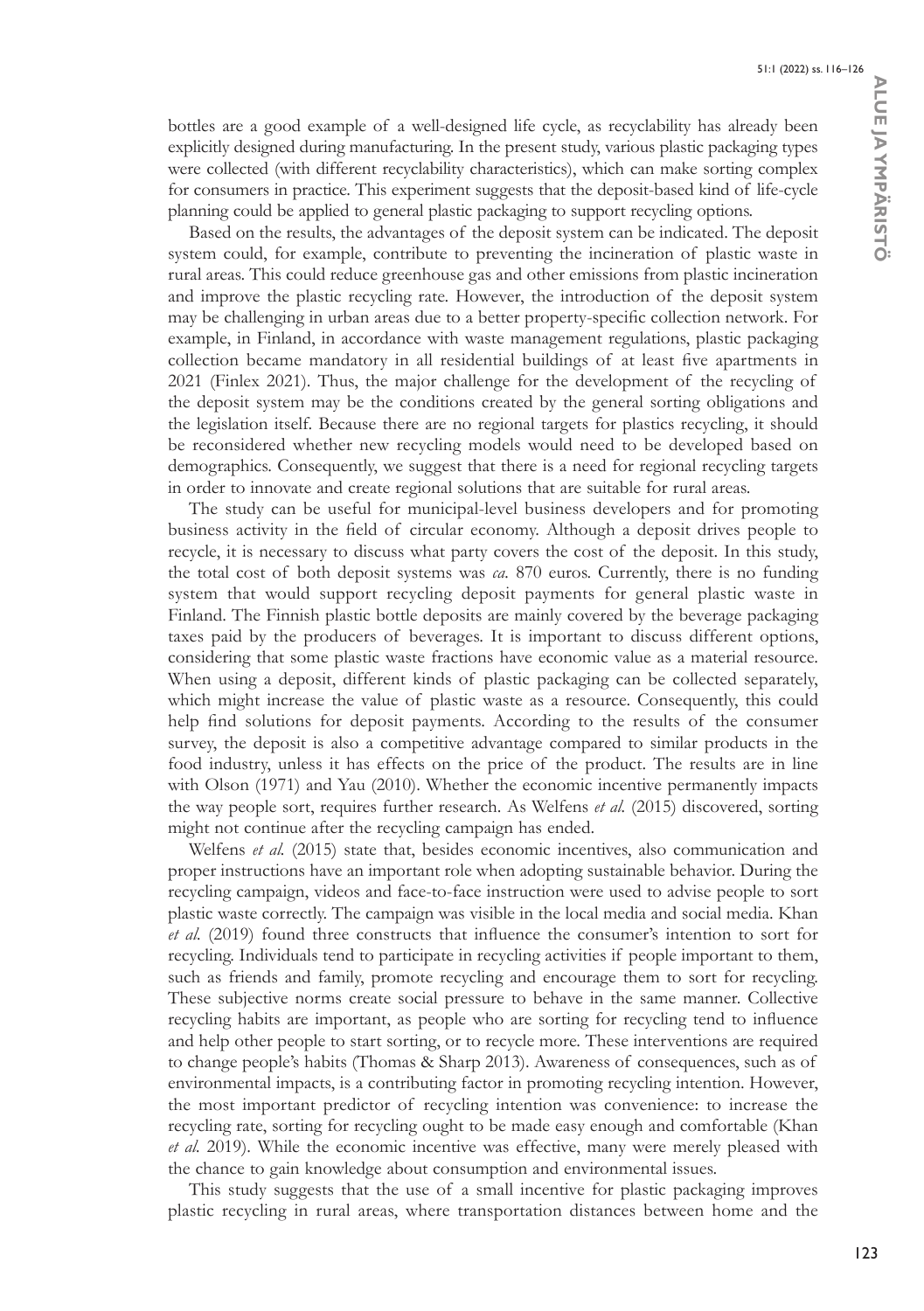recycling point are usually relatively long. This would lead to better consumer-based sorting, recycling, and refinability of plastic waste and support circular economy targets. Eventually, this practice could have global potential to reduce the amount of harmful plastic waste in nature, as consumers start to see plastic waste as a valuable resource. However, environmental impacts, such as greenhouse gas emissions from plastics collection, were not considered in this study. For example, when estimating greenhouse gas emissions, it must be considered that they depend on various factors, such as the type of vehicle for waste transportation, and consumers' ways of combining waste sorting actions with other housework or leisure activities in rural areas.

The experiment also involved some practical challenges. For example, the collection campaigns required a lot of information and clear guidance, because this was a new system for recyclers. In addition, recyclers often drew false conclusions about what waste and types of plastics could be brought to the collection point. Sometimes, the plastic packaging was dirty. Because of this, during the campaigns, the recycling point always had staff on site to guide consumers in sorting and deposit utilization. Therefore, it would be important to develop the deposit system in the future making the return automated, and the instructions clear. On the other hand, the experiment was short, and it would be interesting to see if consumers' waste sorting habits could change in the long run. In addition, it would be important for plastics recycling to consider the entire production chain, from consumers to refiners and users of recycled plastics. For example, when a deposit refund system was introduced in Scotland, researchers have suggested that it would require a nationwide system similar in function and structure. If consumers' information and opinions about the deposit return system are contradictory, the system and its relevance are questioned (Oke *et al*. 2020). For example, in Finland the deposit refunding system emphasizes the importance of paying attention to the requirements for a deposit, such as the cost of the deposit, how the deposit is financed, and how the disposal of plastic packaging purchased abroad should be treated (see *e.g.*, Saario *et al*. 2014). However, current Finnish packaging waste collection is done in co-operation between producers and municipalities, and any new collection system should comply with that setting.

Future studies could concern automated returning and recycling processes, such as technological solutions for plastic type identification as well as mobile applicationbased incentives for consumers, which could improve the easiness of the sorting event. We suggest that this could be implemented as part of grocery store bonus systems or other rewarding systems of a similar kind. It would be also interesting to collect only certain plastic types, such as PP or PET, for plastic refiners, and to develop economically feasible and sustainable recycling practices in cooperation with waste companies, refiners, consumers and other stakeholder groups.

### **Acknowledgements**

Special thanks are extended to the municipal staff of Soini, Juha Viitasaari and Johannes Aalto, as well as to Saija Källi and Suvi Vuorenmaa from 4H Soini. Finally, we thank Ira Kekarainen from the Millespakka Ltd. waste collection company for providing more detailed knowledge about the plastic waste they have collected, and also several active local people, such as Aki Alatalo and Terho Keisala, who were volunteers to help arrange the pilot and facilities at Soini.

# **Funding information**

The data used in the present study was originally collected as part of the "MuoviSampo-Plastic Coin" project (funded with 10 000  $\epsilon$  by the Finnish Innovation Fund Sitra). Also, the local branch of the Central Union of Agricultural Producers and Forest Owners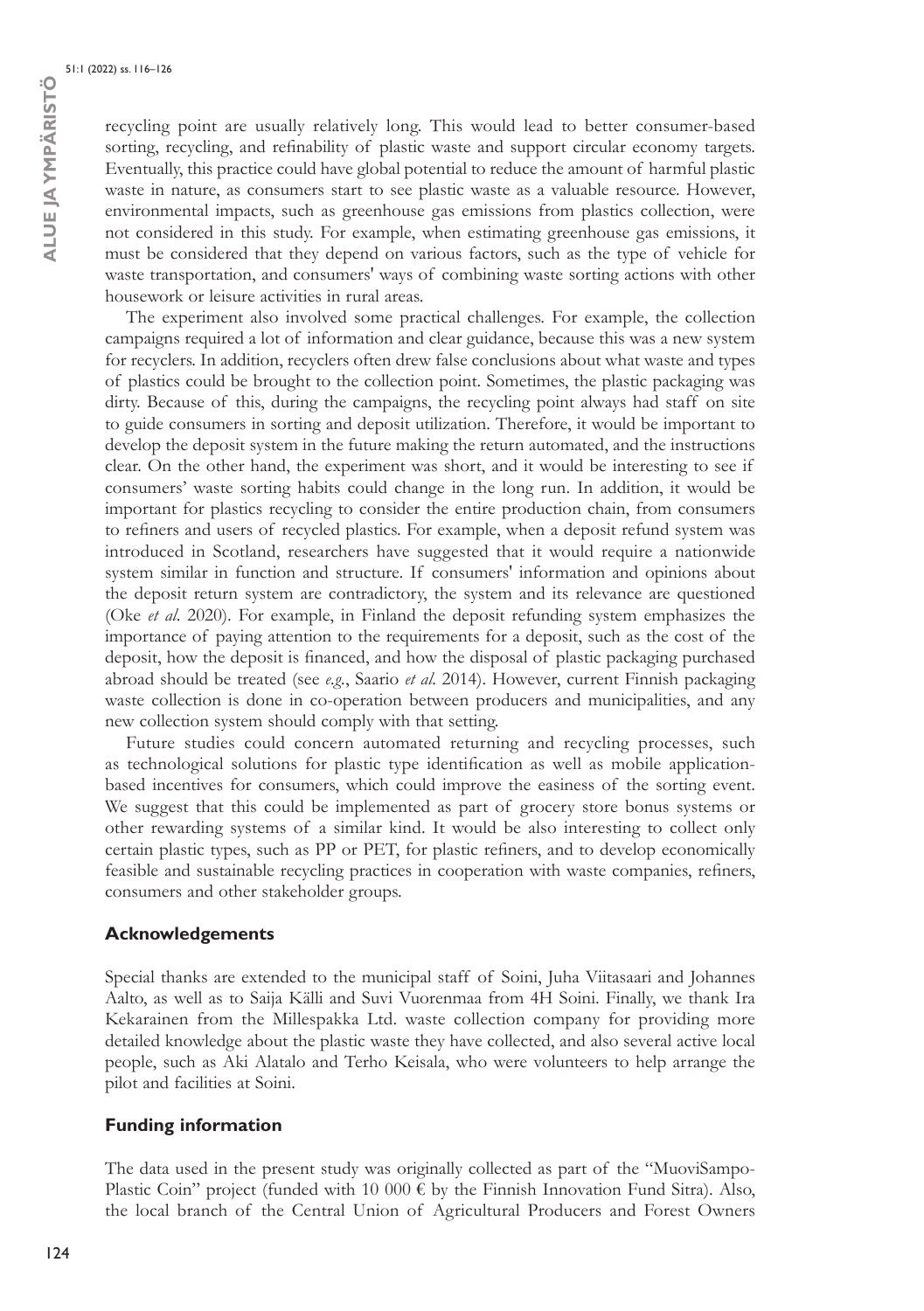(MTK) and grocery stores K-market Kaneli and Sale Soini, and local JS-Pinta (a surface treatment company) financially supported the study. The monitoring report for the project was written at Seinäjoki University of Applied Sciences. All the organizations are gratefully acknowledged for the grants provided.

### **References**

- Al-Salem, S. M., Lettieri, P., & Baeyens, J. (2009) Recycling and recovery routes of plastic solid waste (PSW): A review. *Waste Management* 29(10) 2625–2643.<https://doi.org/10.1016/j.wasman.2009.06.004>
- Civancik-Uslu, D., Puig, R., Voigt, S., Walter, D. & Fullana-I-Palmer, P. (2019) Improving the production chain with LCA and eco-design: Application to cosmetic packaging. *Resources, Conservation & Recycling* 151 104475. <https://doi.org/10.1016/j.resconrec.2019.104475>
- [Environment.fi](http://Environment.fi) (2018) Producer responsibility. <<https://www.environment.fi/producerresponsibility>>. 30.3.2022.
- European Commission (2018) Single-use plastics. [<https://ec.europa.eu/commission/news/single-use](https://ec.europa.eu/commission/news/single-use-plastics-2018-may-28_en)[plastics-2018-may-28\\_en](https://ec.europa.eu/commission/news/single-use-plastics-2018-may-28_en)>. 2.11.2018.
- European Court of Auditors (2020) EU:n toimet muovijäteongelman ratkaisemiseksi. Katsaus nro 04. [<https://](https://www.eca.europa.eu/Lists/ECADocuments/RW20_04/RW_Plastic_waste_FI.pdf) [www.eca.europa.eu/Lists/ECADocuments/RW20\\_04/RW\\_Plastic\\_waste\\_FI.pdf](https://www.eca.europa.eu/Lists/ECADocuments/RW20_04/RW_Plastic_waste_FI.pdf)>. 28.11.2022. In Finnish.
- European strategy for plastics (2018). Single use plastics. [<http://ec.europa.eu/environment/waste/plastic\\_](http://ec.europa.eu/environment/waste/plastic_waste.htm) [waste.htm](http://ec.europa.eu/environment/waste/plastic_waste.htm)>. 17.3.2021.
- Eriksen, M. K., Damgaard, A., Boldrin, A. & Astrup, T. F. (2018) Quality assessment and circularity potential of recovery systems for household plastic waste. *Journal of Industrial Ecology* 23(1) 156–168.<https://doi.org/> 10.1111/jiec.12822.
- Finlex (2021) Waste management law 714/2021. <<https://www.finlex.fi/fi/laki/alkup/2021/20210714>> 13.1.2022. In Finnish.
- Finnish Plastic Recycling Ltd. (2022) Plastics recycling guarantor in Finland. <[https://www.uusiomuovi.fi/fin/](https://www.uusiomuovi.fi/fin/in_english) [in\\_english](https://www.uusiomuovi.fi/fin/in_english)>. 30.3.2022.
- Hennlock, M., zu Castell-Rüdenhausen, M., Wahlström, M., Kjær, B., Milios, L., Vea, E., Watson, D., Hanssen, O.J., Fråne, A., Stenmarck, Å. & Tekie, H. (2014) Economic Policy Instruments for Plastic Waste – A review with Nordic perspectives. Norden, TemaNord 2014 569. < [https://norden.diva-portal.org/smash/get/](https://norden.diva-portal.org/smash/get/diva2) [diva2:](https://norden.diva-portal.org/smash/get/diva2)791794/FULLTEXT02.pdf> 14.1.2022
- Hopewell, J., Dvorak, R., & Kosior, E. (2009) Plastics recycling: challenges and opportunities. *Philosophical Transactions of the Royal Society B* 364 2115–2126.<https://doi.org/10.1098/rstb.2008.0311>
- Iacovidou, E., Velenturf, A. P. M. & Purnell, P. (2019). A typology for supporting transitions towards resource efficiency using the single-use plastic bottle as an example. *Science of the Total Environment* 647 441–448. <https://doi.org/10.1016/j.scitotenv.2018.07.344>
- Khan, F., Ahmed, W. & Najmi, A. (2019) Understanding consumers' behavior intentions towards dealing with the plastic waste: Perspective of a developing country. *Resources, Conservation & Recycling* 142 49–58. [https://](https://doi.org/10.1016/j.resconrec.2018.11.020) [doi.org/10.1016/j.resconrec.2018.11.020](https://doi.org/10.1016/j.resconrec.2018.11.020)
- Kokkonen, H. (2020) "Kierrätyksen pitäisi olla helppoa!" Kotitalouksien jätteiden lajitteluun vaikuttavat tekijät. *Alue ja Ympäristö* 49(2) 110–129.<https://doi.org/10.30663/ay.88321>
- Laasasenaho, K. & Lauhanen, R. (2019) Results of the consumer survey of the PlasticSampo plastic recycling experiment (Modified SPSS compliant version. Funded by Sitra, Ver1). [Electronic data set of Seinäjoki University of Applied Sciences, Excel file]. Distributed on request from  $\langle \text{https://repo.epedu.fa/S_n} \rangle$ [Reportronicnet\\_ad/frmMain.aspx?FORM=114&CODE=2&YritysNimi=SEAMK](https://repo.epedu.fi/S_Reportronicnet_ad/frmMain.aspx?FORM=114&CODE=2&YritysNimi=SEAMK)>. 22.12.2020.
- Li, D., Zhaoc, L., Mab, S., Shaoe, S. & Zhang, L (2019) What influences an individual's pro-environmental behavior? A literature review. *Resources, Conservation and Recycling* 146 28-34. [https://doi.org/10.1016/j.](https://doi.org/10.1016/j.resconrec.2019.03.024) [resconrec.2019.03.024](https://doi.org/10.1016/j.resconrec.2019.03.024)
- Littner, A. & Valérie F. (2015) The technological challenge for mixed plastics recycling. REMIX Conference, Brussel, Belgium. [<https://polystyreneloop.org/content/8-downloads/presentations/the-technological](https://polystyreneloop.org/content/8-downloads/presentations/the-technological-challenge-for-mixed-plastics-recycling.pdf)[challenge-for-mixed-plastics-recycling.pdf](https://polystyreneloop.org/content/8-downloads/presentations/the-technological-challenge-for-mixed-plastics-recycling.pdf)>. 12.3.2020.
- Luijsterburg, B. & Goossens, H. (2014) Assessment of plastic packaging waste: Material origin, methods, properties. *Resources, Conservation & Recycling* 85 88–97.<https://doi.org/10.1016/j.resconrec.2013.10.010>
- Milios, L., Holm Christensen, L., Mckinnon, D., Christensen, C., Rasch, M. K. & Hallstrøm Eriksen, M. (2018) Plastic recycling in the Nordics: A value chain market analysis. *Waste Management* 76 180–189. [https://doi.](https://doi.org/10.1016/j.wasman.2018.03.034) [org/10.1016/j.wasman.2018.03.034](https://doi.org/10.1016/j.wasman.2018.03.034)
- Mwanza, B. G. & Mbohwa, C. (2017) Drivers to Sustainable Plastic Solid Waste Recycling: A Review. *Procedia Manufacturing* 8 649–656.<https://doi.org/10.1016/j.promfg.2017.02.083>